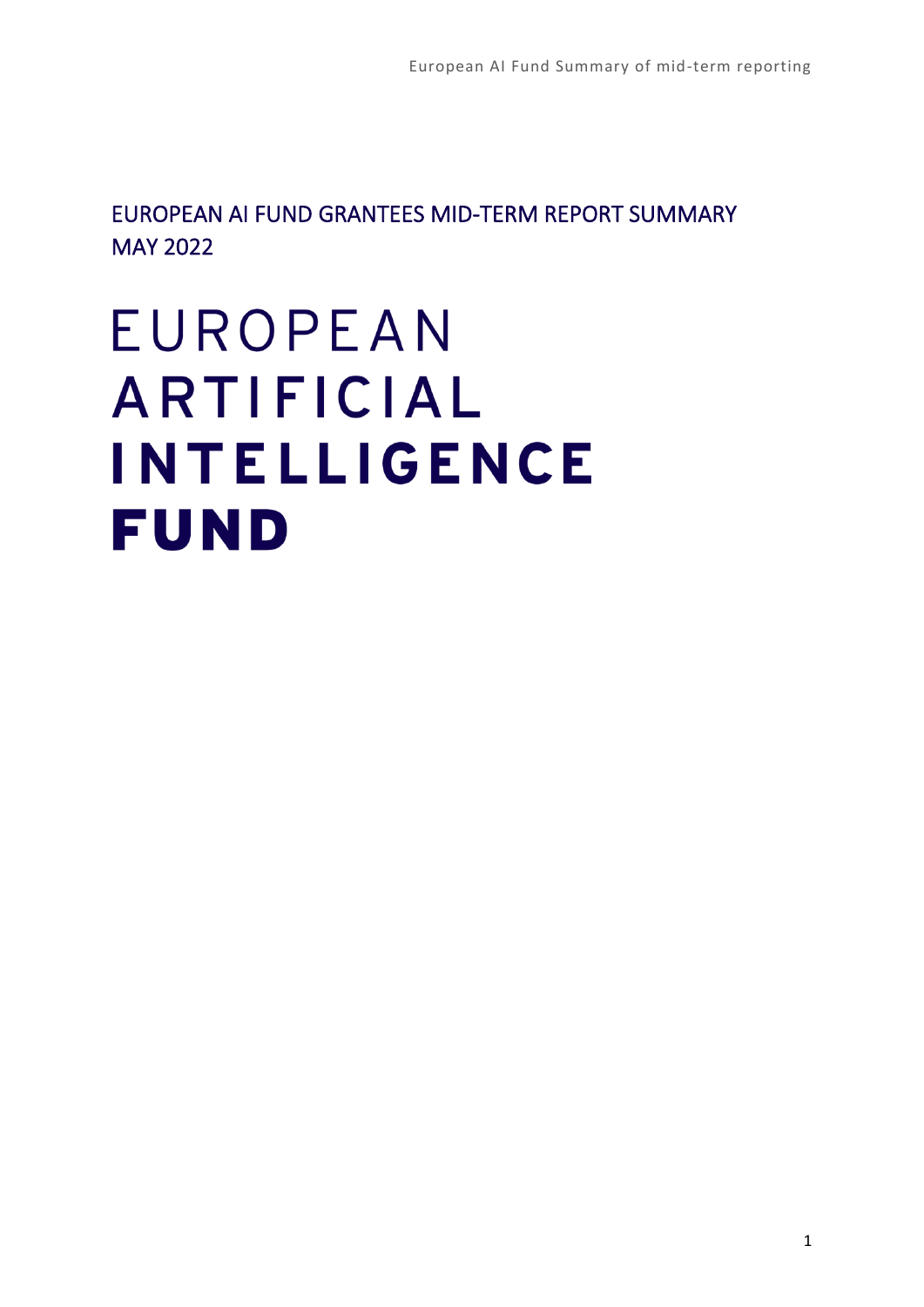## EUROPEAN AI FUND GRANTEES MID-TERM REPORT SUMMARY

## Overview

Grantees of the European AI Fund's 2020 Open Call have shared narrative and financial updates on their work which offer insights into the opportunities and challenges for civil society organisations working to shape the future of AI in Europe. This document synthesises their findings for our funding partners and organises them in line with the European AI Fund's Monitoring and Evaluation criteria:

## CAPACITY AND KNOWLEDGE BUILDING THROUGH GRANTS: CIVIL SOCIETY ORGANISATIONS DEVELOP EXPERTISE ON AI ISSUES

- o Organisations report increased expertise and understanding of policy agenda though highlight this is time consuming
- o Challenges include recruitment of people with expertise, formulating specific policy asks and identifying most effective points of intervention for advocacy

## CAPACITY AND KNOWLEDGE BUILDING THROUGH GRANTS: ORGANISATIONS BUILD STRATEGIC CAPACITY IN ADVOCACY AND POLICY

- o Digital rights organisations have been effective in responding to a substantial and fast-moving policy agenda, particularly through coalition building on the AI Act though also at national and local levels
- o The reliance on standards as a mechanism in AI regulation and the framing around product safety has been a challenge to some organisations

CIVIL SOCIETY COLLABORATION: CSO's in Europe are more and better connected to each other, as well as technical experts and relevant policy experts

- o Civil society has coordinated swiftly and effectively to build broad coalitions around securing fundamental rights and establishing AI red lines. There are strong levels of trust between partners
- o It remains challenging to draw in groups with diverse interests and levels of expertise

## CIVIL SOCIETY ORGANISATIONS ARE MORE VISIBLE IN EUROPE

o Civil society organisations have achieved tangible impact in changing legislation. They have established strong relationships with policymakers and are actively sought out for their views

How to read this document

Each section begins with a summary of overall findings from the cohort in relation to the evaluation goals and some suggested lessons where relevant. For those who wish to know more detail, these are followed by highlights of activities from individual grantees.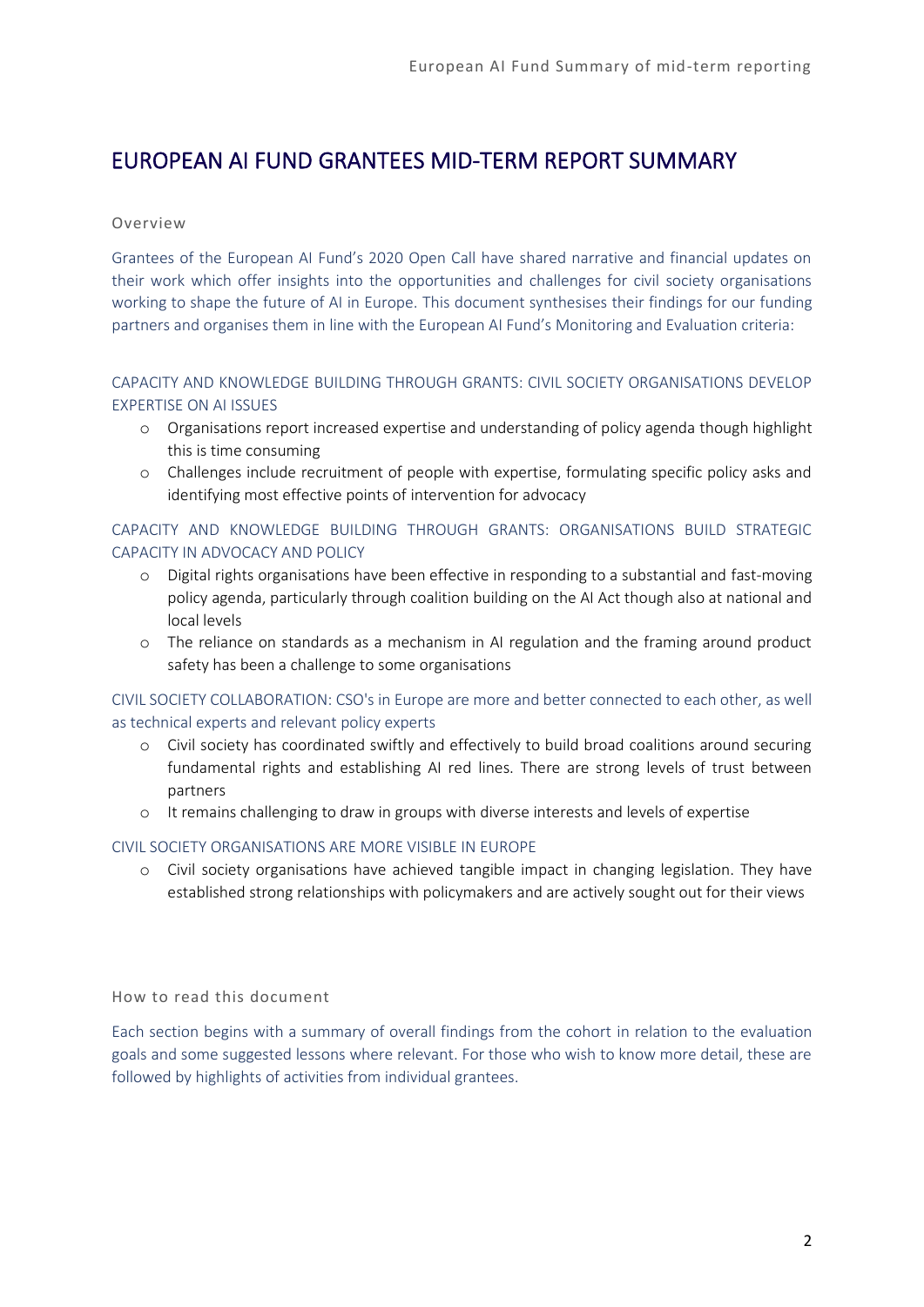# CAPACITY AND KNOWLEDGE BUILDING THROUGH GRANTS: CIVIL SOCIETY ORGANISATIONS DEVELOP EXPERTISE ON AI ISSUES

## Summary

Organisations that did not previously have expertise on AI issues report they have been able to increase their capacity and knowledge, although most found recruitment a challenge. These organisations sit across a much wider policy agenda than the digital rights community and have an existing network of stakeholders that they must maintain. They must decide whether to use their acquired knowledge to focus on AI aspects of subject specific policy debates e.g. European Health Data Space initiative, or on horizontal issues such as the AI Act. Some organisations highlighted that acquiring expertise on a new topic is a lengthy process, and that knowledge then needs to be translated into a policy position on AI. As the field is broad and shaped by intersectionality, many organisations are still exploring where they could make a meaningful contribution.

## Lessons

Since so many organisations were hiring for very similar profile, our grant may have contributed to the competition for talent. The length of the grants also contributes to challenges in hiring. Funding for 18 months means an organisation can realistically only commit to a one-year contract if the role is dependent on the funding. Longer-term perspectives for potential talent help with staff recruitment and retention. Offering a longer-term funding prospective is an aspect we should consider. As a fund we should continue to reflect on how we can better support organisations to hire and retain technical talent.

## Activities

The **European Sex Workers Alliance (ESWA)** reached around 70 sex workers via meetings and trainings, held digital rights meet-ups and published a briefing paper. They have examined the role of technology in child sexual exploitation, human trafficking and exploitation and are concerned about 'silver bullet' technological 'solutions' that could have unintended consequences for privacy and confidentiality. They have worked on the AI Act and also extensively on the Digital Services Act (DSA) to make they consider sex workers' human rights, in particular a specific amendment (1521) proposed by the Greens which seeks to introduce mandatory cell phone registration for content creators on porn platforms. They also follow closely the Commission's work on the Proposal of the Violence against Women Directive, as well as the EU Anti-trafficking and intend to focus more on the Platform Work Proposal. They also stay across the work of international and intergovernmental organizations (OSCE, CoE), as well as the EU and other NGOs.

The **European Patients Forum (EPF)** has seen an increase in the patient community's interest in AI issues. EPF's AI Knowledge Hub for example is helping patient organisations and other interested stakeholders to better engage on Artificial Intelligence in healthcare, both at national and European level. However, the novelty and highly technical nature of the topic for both EPF and the whole patient community has proved challenging. EPF began working on AI mid-2020 and has rapidly built a solid basis of principles and broad policy asks. But the landscape of EU legislation and frameworks remains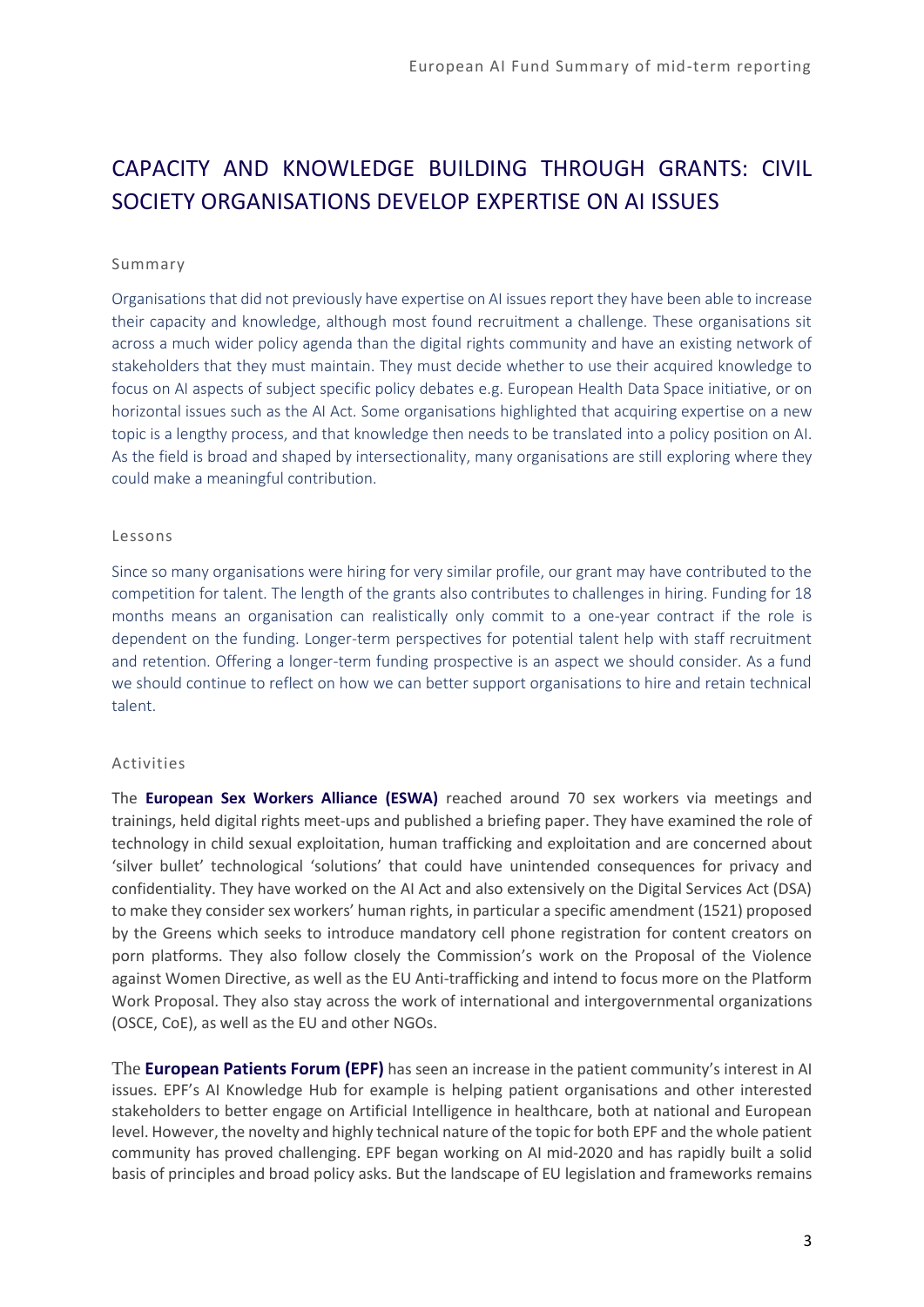fragmented and hard to comprehend. With the launch of the European Health Data Space proposal, with AI as one key pillar, EPF is working to fully understand the links between these initiatives in order to decide whether to continue focusing on this initiative or whether to direct attention to more horizontal dossiers such as the AI Act.

**Friends of the Earth Europe (FOEE)** aims to increase the capacity of food producers to take part in policy discussions based on the recognition of farmers' rights, needs and priorities. They note that peasant farmers and the food sovereignty movement sense that digital technologies including ADM/AI will have major impacts on food systems, but there is still a lack of analysis and understanding about how exactly this will play out. Most debates focus on technologies that have been developed for industrial agriculture, but there is much less analysis on how small and medium farms will be affected, both positively and negatively. FOEE are working on information gathering and analysis as a first step toward more consistent advocacy. They are deepening their understanding of the Artificial Intelligence Act, Digital Service Act and Digital Market Act but these proposals are either not specific to or actually exclude standards for the farming sector. The absence of a specific focus on farming and the lack of environmental impact assessments in the AI Act limit FOEEs capacity to reach out to decision makers and engage in wider political debate.

With its combined expertise of medicines and AI policy **Health Action International** is pioneering a unique civil society space to counter the deployment of AI in healthcare and medicines development for commercial instead of public health goals. Three members of the HAI team have completed the AI in Healthcare Specialisation from Stanford University online training and shared their insights with the wider team. The AI team attended 20 webinars/presentations/online events for capacity strengthening on AI in general, AI in healthcare and AI regulatory processes in the EU and at the EMA. They have shifted their focus from Health Technology Assessment (HTA) processes after adoption of the new EU HTA regulation, and instead, are working on the AI Act which is important for limiting risks of AI systems in healthcare.

The **Irish Council on Civil Liberties (ICCL)** invested time in working with academic and industry experts to design the job specification for a technology fellow and understand salary expectations to hire a candidate with the required expertise. This was a lengthy but ultimately effective process:

*"The AI Fund's support is transforming ICCL's ability to engage with AI/ADM. We now have the technical capacity to identify errors in the AI Act and can comment from a position of technical expertise. This new technical expertise increased our policy impact because we can present technical insights that legislators value. As a consequence, we now have access and influence across the political spectrum, and our amendments are being taken onboard. We expect this to grow further."*

**Moje Panstwo**, fights for transparency and accountability in the public sector with a regional focus on Central and Eastern Europe. It has worked to challenge the use of AI in the public sector, fighting a culture of secrecy to get information to assess how AI systems are being used. It warns that the use of AI in the public sector is already a reality and the AI Act will not address all the challenges that arise. The European AI Fund support has helped the organisation build its capacity on AI.

*"After just one year of the project, we can see that the team has gained new skills and greater capacity when it comes to advocacy and policy around AI and ADM in the public sector. The topic of AI is so multidimensional that it constantly requires team members to combine competences and their experiences. The result is better preparation of team members for advocacy activities and greater organizational*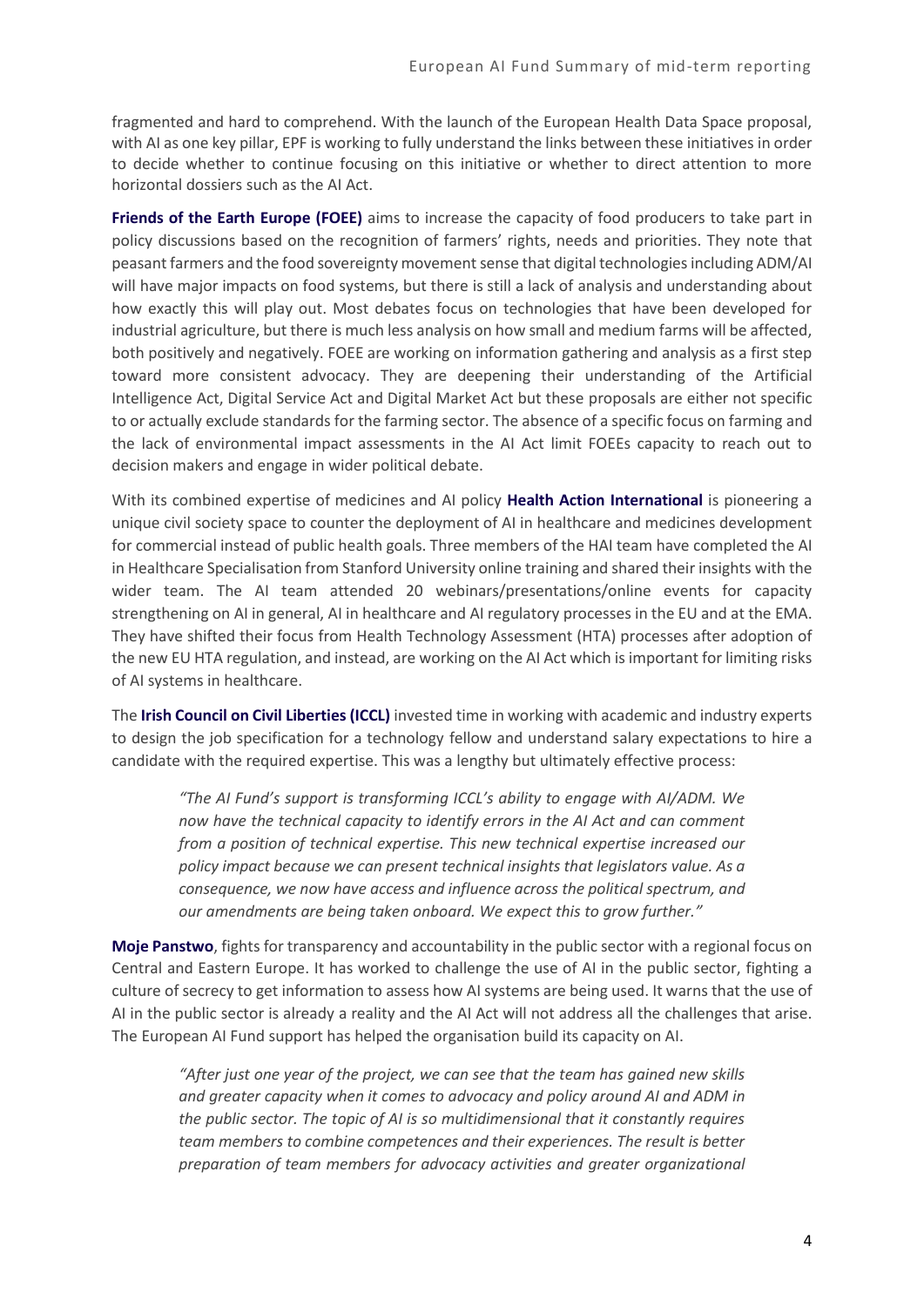*stability of the foundation in terms of policy activities. The success and lesson in this project is for us to develop a new, more diversified culture of cooperation within the organization."*

The **Platform for International Cooperation on Undocumented Migrants (PICUM)**, a network organisation working to ensure social justice and human rights for undocumented migrants, increased the level of familiarity with AI within its secretariat and across its network. Its advocacy worked with EDRi, another European AI Fund partner on the AI Act and its relevance to migration and has also integrated digital technology into its next strategic plan. This includes improving analysis and messaging on the intersectional and racial justice dimensions of this issue; stepping up its partnership with anti-racist and digital rights advocates to influence EU policy on AI and digital tech for enhanced surveillance, policing and immigration control; and achieving clarity about strategic opportunities for PICUM's advocacy. They note an alarming gap between migrants' rights and digital rights advocates around the criminalisation of undocumented people and the growing use of technology to monitor, identify and surveil them.

*"Even as non-experts in AI and digital technology, we can bring an important added value to these debates, including at the policy level, where there are so few voices of those working on issues related to excluded populations, and migrants in particular. This work has very much been a process of learning and deepening, one that we have been doing within our organisation as well as collectively with other organisations who are on a similar journey, many of them fellow grantees."*

**Glitch** is a UK charity committed to ending the abuse of women and marginalised people online. Through workshops, training, reports and programmes, Glitch equips the intersectional community to become [digital citizens.](https://fixtheglitch.org/digital-citizenship/digital-citizenship-our-definition/) With the help of our grant, they recruited a new Head of Policy, Research and Campaigns with a remit of EU influencing and a passion for AI and knowledge of the tech landscape in this field and scope of its applications and commissioned an independent specialist researcher in AI to further develop their expertise and networks. They have launched an initial study into the AI landscape and Gender Based Online Violence in the EU, which will be the basis of their work on the applications of AI. This work is focussed on the intersection of AI and Online Gender Based Violence from an intersectional Black Digital Feminist lens.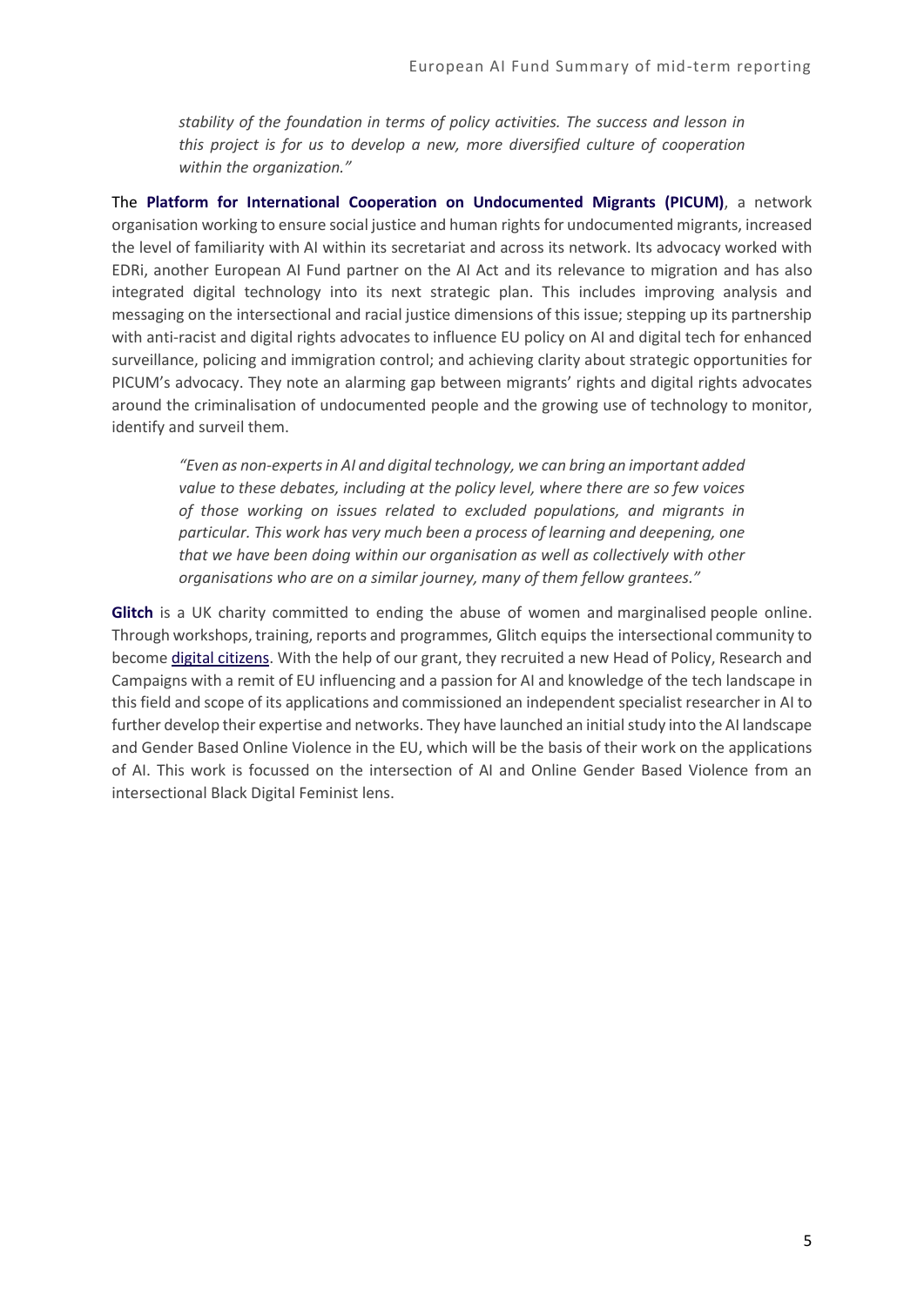## CAPACITY AND KNOWLEDGE BUILDING THROUGH GRANTS: ORGANISATIONS BUILD STRATEGIC CAPACITY IN ADVOCACY AND POLICY

## Summary

Civil society organisations with prior AI expertise report increased capacity for advocacy and policy thanks to our grant. Organisations have built effective coalitions within the ecosystem to increase their visibility and amplify their advocacy efforts. The framing of AI legislation around consumer protection as well as the prominence of standards has proven challenging for some. As well as engaging on legislative development in the European Union, organisations are advocating at national and local level, including through litigation.

## Activities

**FOXGLOVE** is a UK based non-profit that works to build a world where the use of technology is fair for everyone through litigation and campaigning. They have organised a [parliamentary hearing](https://www.irishtimes.com/news/social-affairs/outsourced-facebook-content-moderators-suffering-trauma-in-silence-1.4563113) in Ireland into the working conditions of content moderators, forced a [pause to a proposed national health](https://www.ft.com/content/99f440d7-1622-452d-a7ad-b40d84ac50ec)  [service data collection plan](https://www.ft.com/content/99f440d7-1622-452d-a7ad-b40d84ac50ec) and supported the Greater Manchester Coalition for Disabled People to challenge use of a secretive [algorithm flagging people for benefit fraud investigations.](https://www.theguardian.com/society/2021/nov/21/dwp-urged-to-reveal-algorithm-that-targets-disabled-for-benefit) They also advised the Greater Manchester Combined Authority Information Board as they developed thei[r Data](https://www.greatermanchester-ca.gov.uk/what-we-do/information-strategy/greater-manchester-information-strategy/)  [Governance Strategy](https://www.greatermanchester-ca.gov.uk/what-we-do/information-strategy/greater-manchester-information-strategy/) and have introduced AI transparency mechanisms from the Netherlands and Finland to UK councils.

**Access Now** defends and extends the digital rights of users at risk around the world. Their Brussels team works by advancing legislative processes, empowering users, and holding the private sector accountable. In 2021, they launched two major AI-related campaigns: firstly, their "Ban Automated recognition of gender and sexual orientation" campaign with All Out, a global LGBT+ organization, and with the support of the Reclaim Your Face coalition and the researcher Os Keyes; secondly, the global Ban Biometric Surveillance (#banBS) campaign to call for a ban on uses of biometric surveillance that enable mass and discriminatory targeted surveillance, which was signed by 194 civil society organisations from over 60 different countries, as well as high-profile individuals such as Joy Buolamwini.

Access Now was involved in coordinating and drafting the joint civil society statement on the EU's AI Act, 'An EU Artificial Intelligence Act for Fundamental Rights', along with a coalition of NGOs European Digital Rights (EDRi), Panoptykon Foundation, epicenter.works,

AlgorithmWatch, European Disability Forum (EDF), Bits of Freedom, Fair Trials, PICUM, and ANEC (European consumer voice in standardisation). Following this joint statement, the coalition of NGOs focused on developing 'issue papers' to propose amendments to the AI Act, with Access Now leading on the drafting of four issue papers: on emotion recognition, biometric categorisation, the use of AI in migration and border contexts and a proposal to update the AI Act's risk-based approach. They contributed extensively to issue papers on high-risk biometrics, obligations for 'users' in the AI Act, on the public database in the AI Act's Article 60, and on transparency obligations for AI systems. They commented on and signed other issue papers on rights and redress in the AI Act, including predictive policing and accessibility requirements for people with disabilities, and they are working with partners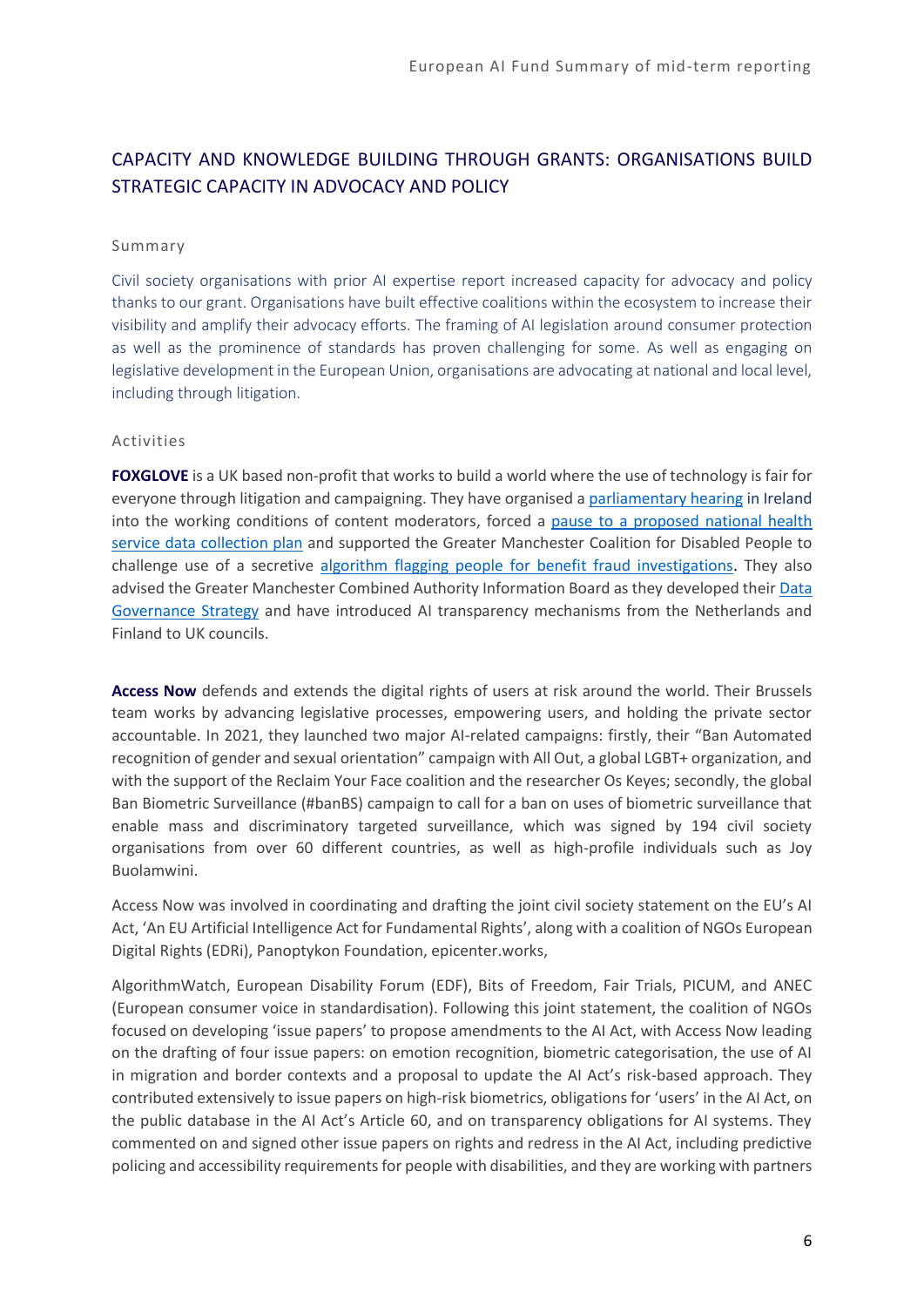to identify other priority issues and co-develop more issue papers with amendments. The issue papers and amendments of the NGO coalition can be found [here.](https://edri.org/our-work/the-eus-artificial-intelligence-act-civil-society-amendments/)

They published [seven blogposts](https://docs.google.com/document/d/1wP1fEbPp_AJZsZGIXqoHwWXJKPnB6YTZkFFajtyIOOA/edit) including a joint statement (written in collaboration with AlgorithmWatch) on the definition of AI in the European Artificial Intelligence Act, in response to attempts to narrow the definition of AI.

Additionally, Access Now highlighted the following achievements:

- A joint statement with AlgorithmWatch reacting to the leak of documents from the EU Council, published within 24 hours;
- Close coordination within the sector allowed organisations to divide work and deliver important and concrete amendments to the legislation.

**ANEC** is the European consumer voice in standardisation. As one of only three EU-appointed not for profit organisations able to directly intervene in standardisation processes, ANEC represents the consumer interest of all Europeans in the creation and application of technical standards, market surveillance and enforcement, accreditation, and conformity assessment schemes. ANEC works with European Standardisation bodies CEN-CENELEC and ETSI to directly shape the standards that will underpin key European laws and public policies for consumers. In the past years, ANEC has helped shape the policy narrative around consumer AI in Europe through participation in the EU AI High level group, but this has not yet been reflected in technical standards and legislative measures. For this reason, ANEC intends to improve civil society capacity by convening advocates and technologists to translate ethical demands into practical, technical asks. The Fund's dedicated financial support has enabled them to hire an AI expert to work on standardisation and to influence the process both at the technical and policy levels. However, they remain far from convinced that a regulatory tool on AI that's designed to facilitate market access is the correct way to protect the fundamental rights of consumers.

**AlgorithmWatch** aims to protect people's rights and strengthen the common good in the face of increased use of algorithmic systems. They are using the funds to significantly advance their advocacy and policy work, presenting findings to European Parliament groups, the European Commission, the Council of Europe and Global Partnership on AI, as well as to national parliaments and governments. In their mid-term report they highlight however they often lack resources to follow up on these opportunities, e.g., by one-to-one meetings with influential policy makers and regular briefings.

They are working to develop actionable demands for increased transparency of workplace related ADM/AI systems that the Commission proposed in their AI White Paper. Here, they are collaborating both with unions in Germany and France, and labour councils in companies where ADM/AI systems are being used, including Siemens and Bosch. They have made significant progress but note there is still no clear strategy around the best routes to advance worker rights to transparency and workplace democracy.

**EDRi** advocates for a human rights-based approach in the EU AI Regulation, with clear limits on some of the most harmful uses of AI, such as biometric mass surveillance in public spaces, predictive policing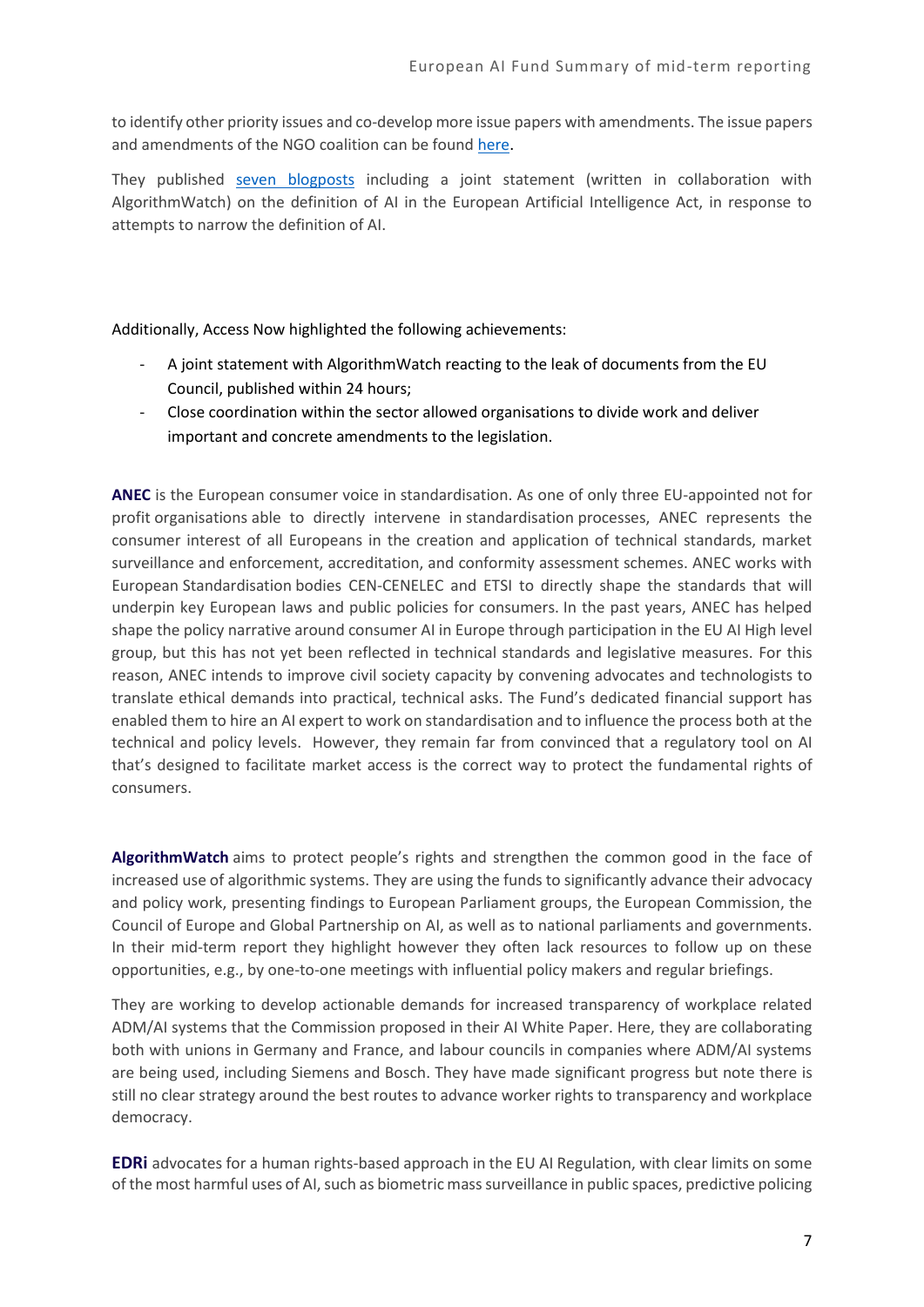and harmful uses of AI in migration control. This work includes the demand for a legal ban on biometric mass surveillance in the EU (the Reclaim Your Face campaign).

On 17 March 2022, EDRi co-hosted the AI and discrimination [event](https://events.euractiv.com/event/info/media-partnership-discrimination-and-surveillance-can-the-eu-artificial-intelligence-act-fix-injustice) with the Open Society European Policy Institute (OSEPI) and Euractive as a media partner to raise awareness on the issue and change policy narratives. This virtual policy forum was a deep dive with EU policy-makers, academic and civil society experts, exploring how the AIA can be a positive force in Europe towards protecting people's human rights and delivering social justice. Up to 15 panelists participated in the event, EDRi was represented by its Executive Director Claire Fernandez and by Senior Policy Advisor Sarah Chander. PICUM, European Disability Forum, the App Drivers and Couriers Union, Fair Trials and a Dutch NGO representing parents of youth profiled by police algorithms were also among the speakers.

EDRi is planning the (European) Colour of Surveillance (inspired by the US conference) for September 2022 co-hosted in Amsterdam by [Bits of Freedom,](https://www.bitsoffreedom.nl/) [Digital Freedom Fund](https://digitalfreedomfund.org/) and [Controle Alt Delete.](https://controlealtdelete.nl/) This will be the first European conference to focus on the racialised nature of surveillance, as well as fostering connections and cooperation between anti-racism, anti-surveillance and digital rights groups.

EDRi published a report, "[Beyond Debiasing: Regulating AI and its inequalities](https://edri.org/our-work/if-ai-is-the-problem-is-debiasing-the-solution/)", which received good press coverage in international media, several blogposts and a [document pool](https://edri.org/our-work/artificial-intelligence-and-fundamental-rights-document-pool/) on Artificial Intelligence and Fundamental Rights, which contains EDRi analysis and documents (as well as of EDRi members) related to the topic.

They also highlight law enforcement uses of AI and other security uses as some of the most concerning obstacles they are facing to promote human right-based uses of AI systems. Member States and the security industrial complex are trying to carve out exemptions that would render the AI Act meaningless. So far, they have been successful in calling this out.

**Mnemonic** works globally to help human rights defenders effectively use digital documentation of human rights violations and international crimes to support advocacy, justice and accountability.

Mnemonic can already demonstrate the impact of their advocacy work. The changes that they advocated for in the DSA have been championed by MEPs in trilogues, including avoiding legally mandated strict and short time frames for content removals due to their detrimental impact on the right to freedom of expression and opinionand not imposing legally mandated automated content moderation tools on online platforms, as this will lead to over-removals of legitimate speech. They have increased their organisational capacity to engage in the EU legislative process, strengthened relationships with other European civil society organisations and institutions, and increased their visibility.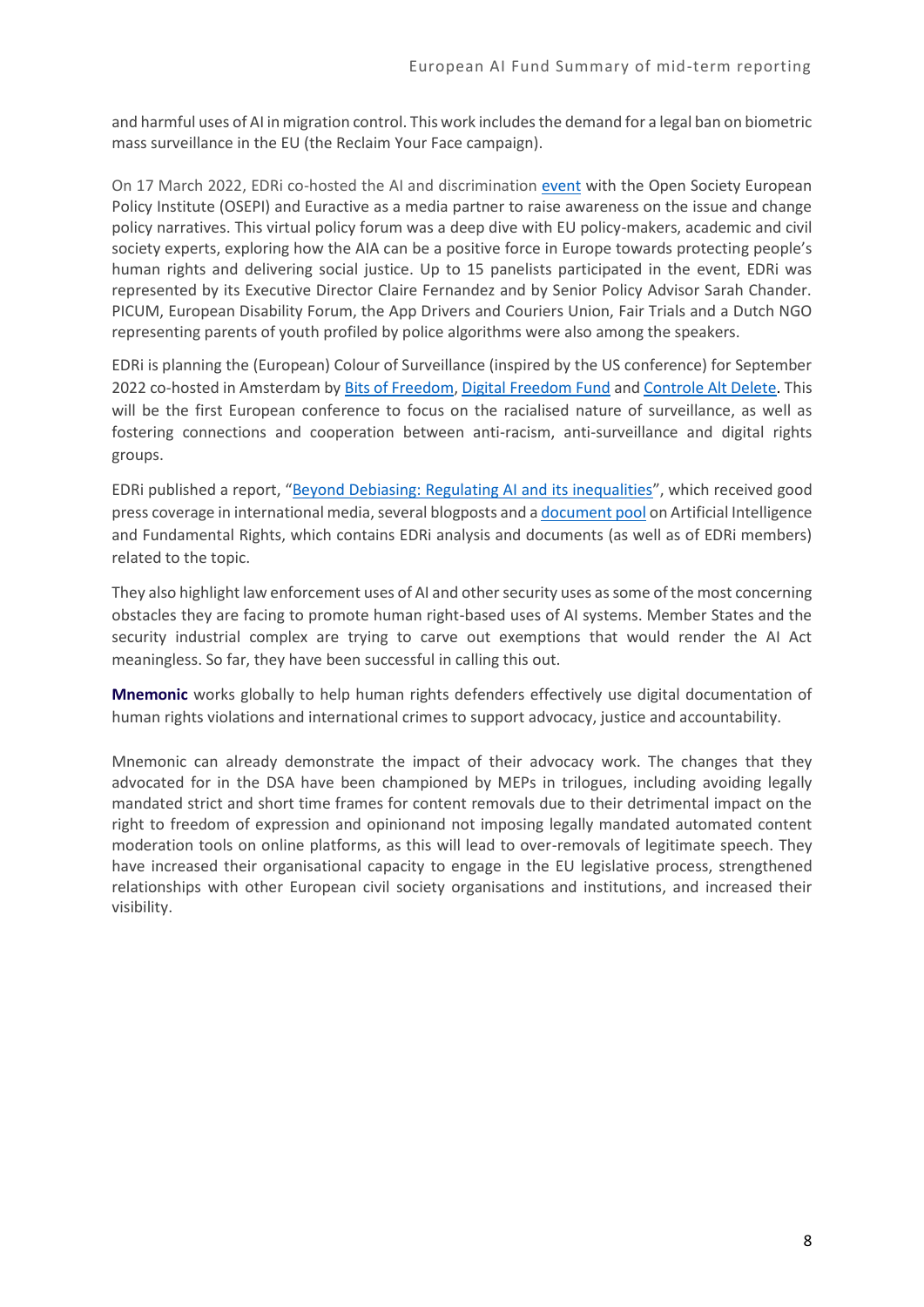## CIVIL SOCIETY COLLABORATION: CSO's in Europe are more and better connected to each other, as well as technical experts and relevant policy experts

## Summary

A key to conducting effective advocacy is that organisations exchange and coordinate with others working on the same topic. Most of our grantee partners report that they are more and better connected to each other, partly thanks to the cohort-building effort of the fund, and of our Funding + opportunities. Due to the nature of lobbying and some democratic deficits in the EU legislative process, civil society objectives often rely on a handful of close relationships and individuals' political capital. It is therefore crucial that our grantee partners join efforts. They also face influential corporate lobbying, often focused on short term concerns and limiting regulation.

Some grantees mentioned that as some of them were working on similar topics, there could have been more intersections in the day-to-day research. In some cases, topics are so niche that collaboration can be extremely difficult: there is little exchange, and some organisations struggle to formulate positions due to lack of available expertise. There are a couple of common challenges that the grantee partners share:

- o The Council has been very opaque and not particularly open to CSO input. Thanks to their good sources, grantees received leaks of key documents and could react quickly;
- o Coordination with other civil society groups was challenging at times, due to the number of different groups and diversity of expertise. Without proper coordination, different organisations can make conflicting demands, undermining the voice of civil society;
- o The European AI Act deals with some topics that grantees are still developing policy positions on, both within their organization and with other NGO partners. They is an opportunity to learn and expand the scope of their expertise but means they cannot react as quickly as they would wish to.

## Lessons

Several grantee partners highlighted the need for a continuation of the policy skills workshop that we offered in the framework of our Funding + strategy. This workshop was perceived as useful, but not enough on its own. Some of the grantee partners still need help with creating direct relationships with MEPs for example. There is also appetite for a grantee meeting that would be focused on building relationships amongst EAIF grantees.

## Examples

Several grantee partners from the cohort participated in a civil society joint statement on the EU Artificial Intelligence Act, drafted by EDRi, Access Now, Panoptykon Foundation, epicenter.works, AlgorithmWatch, European Disability Forum (EDF), Bits of Freedom, Fair Trials, PICUM, and ANEC, and signed by over 115 civil society organisations. The drafting process is an excellent example of collaboration between the EDRi network, other digital rights groups, and civil society more broadly, and allowed us to incorporate a strong CSO voice early in the European legislative process. Access Now played a key role in coordinating NGO voices to develop the letter content and sign on the statement, woking to align different strategies and positions. Recently EDRi, Access Now and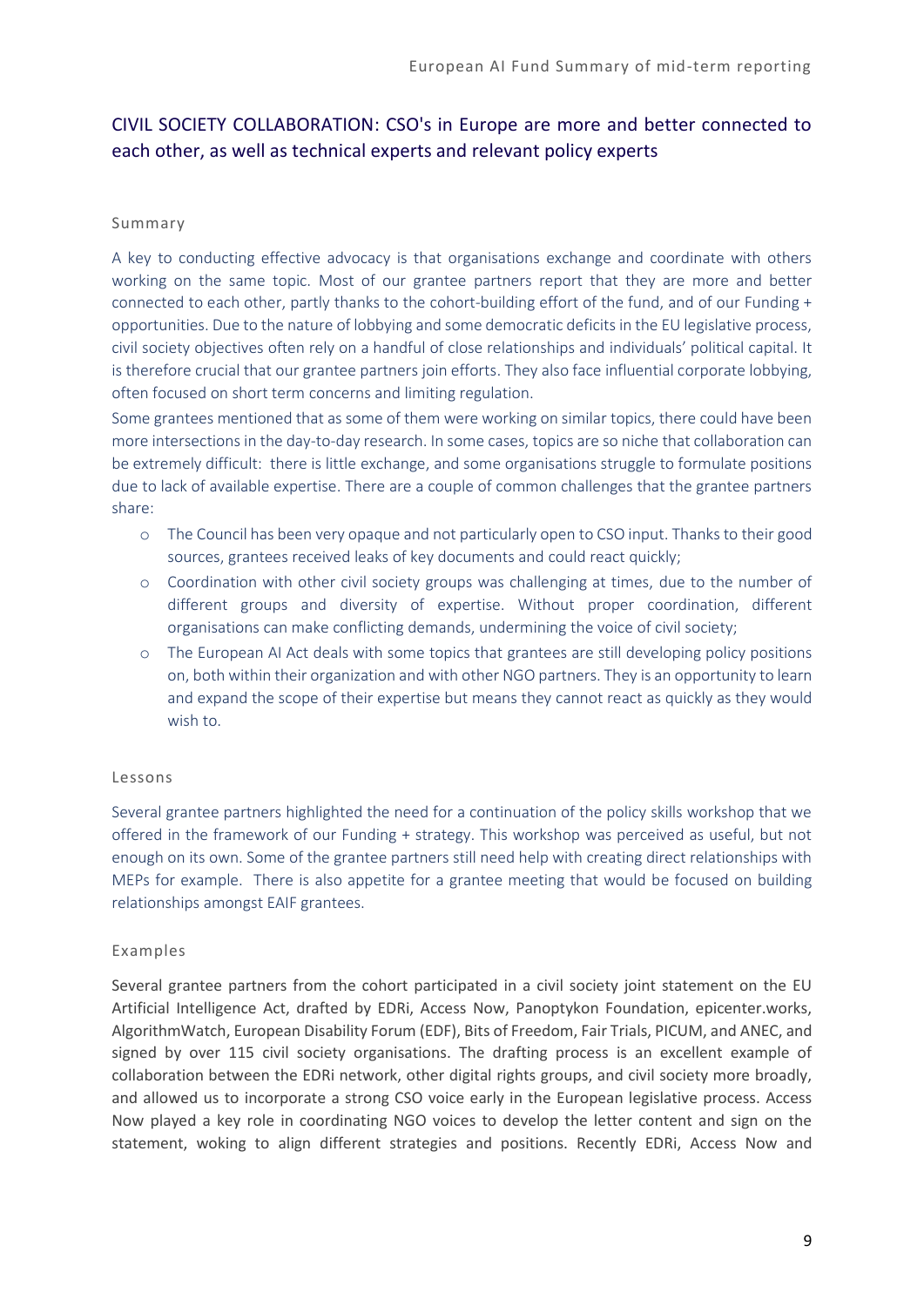Panoptykon co-organized a further in-person workshop with civil society partners to strategise their next steps for engagement on the AI Act.

Additionally**, Access Now** highlighted the following achievements:

- A joint statement with AlgorithmWatch reacting to the leak of documents from the EU Council, published within 24 hours;
- Close coordination within the sector allowed organisations to divide work and deliver important and concrete amendments to the legislation.

**ANEC** held five capacity building webinars for ANEC staff, BEUC, as well as the AI Fund grantees, introducing a useful definition of AI and explaining the myths and jargon surrounding AI that can make the topic difficult to engage with and also contributed to the strategy sessions organised by the European AI Fund. They have shared knowledge of the content and processes involved in developing harmonised standards and drafted a section on standardisation in the collective statement they organised with over 100 other civil society organisations to call for the AIA to prioritise fundamental rights. They have been approached by a foundation asking whether ANEC could become a 'Knowledge Hub' for civil society in relation to standardisation more generally. This positive interest from one of the largest EU foundations will be explored further in 2022.

**AlgorithmWatch** highlighted that they had a great collaboration with other CSOs on drafting amendments to the AI Act. They also had countless exchanges with legislators who are willing to listen to their arguments. A great synergy they mention is F5, the network of German CSOs that they cofounded, focusing on digital issues (funded mainly by OSIFE over the last 12 months). They use this network to influence Germany's position in the European Council. One tangible result is that the German Green Party announced in the respective parliament committee that they will press for the creation of a much better database of AI-based systems in the AI Act, a position AlgorithmWatch has been advocating for years.

*"We have started engaging with civil society organizations and associations that represent communities and individuals that are likely to be marginalized when it comes to ADM systems, but that have no history and prior knowledge in digital policies. We have been exchanging with the Paritätischer Wohlfahrtsverband and German antidiscrimination bodies. "*

**EDRi**'s advocacy efforts were complemented by the building of broad coalitions of civil society calling for AI red lines, which resulted in publishing of the first open letter from 62 organisations in January 2021. The second letter, which increased the push for a specific ban on biometric mass surveillance in public spaces, was supported by 56 civil society organisations and published in April 2021.

The EDRi Office and Access Now organised the AI Study Days, helping establish a joint position on important changes to bring forward in the upcoming AI negotiations. EDRi also organised 5 Digital Dignity workshops on the intersection of rights, justice & AI / biometrics to explore possibilities for joint collaboration and resistance. They co-hosted an AI and discrimination [event](https://events.euractiv.com/event/info/media-partnership-discrimination-and-surveillance-can-the-eu-artificial-intelligence-act-fix-injustice) with the Open Society European Policy Institute (OSEPI) and Euractiv as a media partner to raise awareness and change policy narratives. And they have built the '[Digital Dignity Coalition](https://edri.org/our-work/building-a-coalition-for-digital-dignity/)', a group of over 25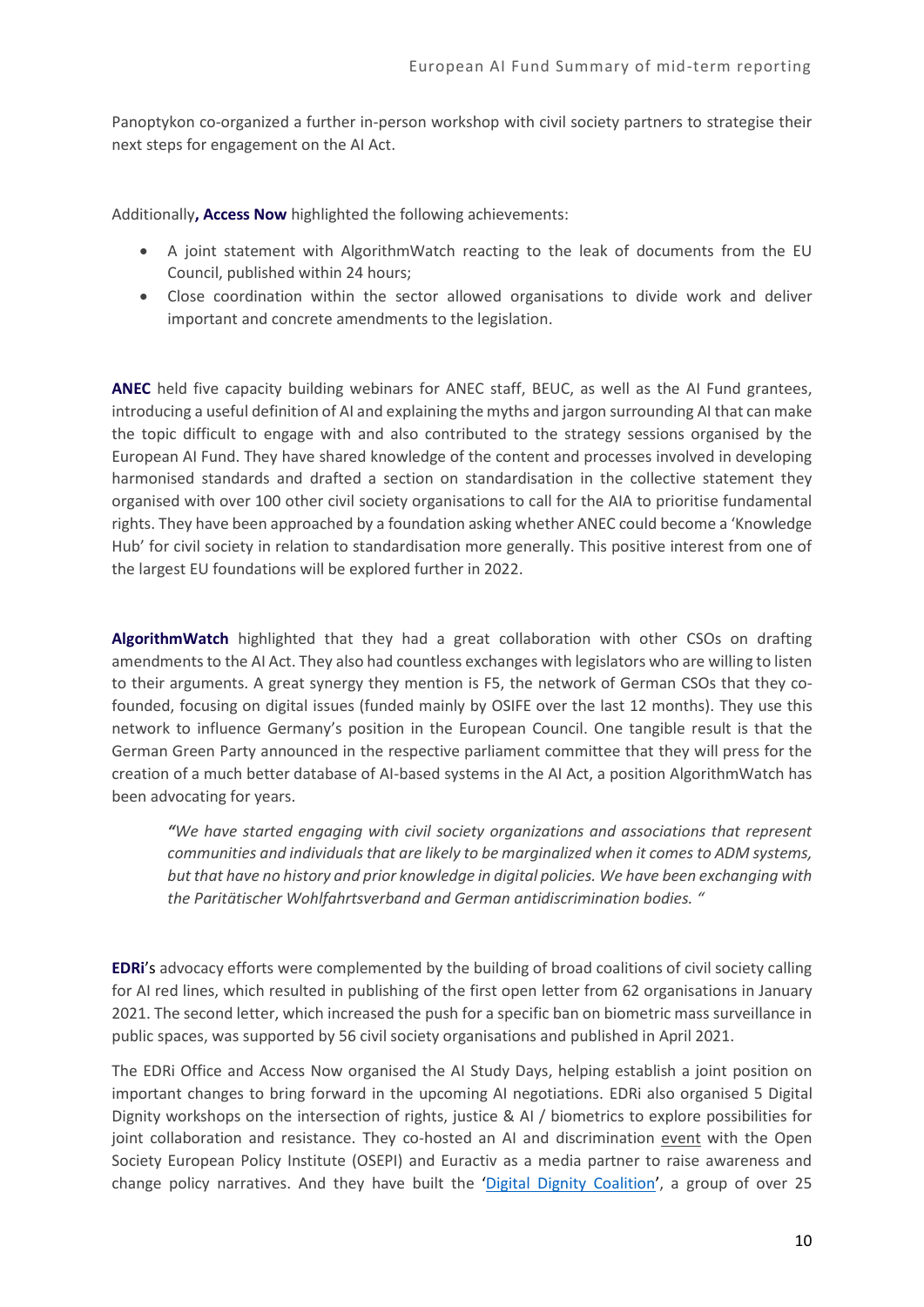organisations and activists active at the EU level including several of our grantees partners which centres the perspectives of marginalised communities and promotes knowledge sharing across fields. Its interests include predictive policing, uses of facial recognition in public spaces and 'smart' border controls.

The **European Sex Workers' Alliance (ESWA)** highlighted that due to the overlapping identities of sex workers (e.g.: as undocumented migrants, racialised, LGBTI, Roma people and people living with HIV), they are working closely with other European civil society networks to identify joint areas of advocacy on digital rights and safety of the marginalised communities they represent. The ESWA team has been part of several movements and working groups including EDRi's Digital Dignity Coalition and the Decolonising Digital Rights group by Digital Freedom Fund. Their existing connections with civil society have been strengthened and they have also established new meaningful connections with other grantee partners in the cohort such as Access Now and Mnemonic.

**Friends of the Earth Europe** is working with organisations including the European Coordination Via Campesina, ETC Group and L'Atelier Paysan to create a European working group on digital technologies and food sovereignty and build a broader coalition to develop an advocacy strategy over the next months. They have further established new connections with other grantee partners from their cohort, such as AccessNow and BEUC, to better understand the different legislative files in EU.

**The European Patients' Forum** highlighted that the grant has opened up opportunities for collaboration with a more diverse network of partners, experts and individuals, as well as new funding opportunities from both private and public sources, engaging in AI.

**Health Action International (HAI)** have done comprehensive stakeholder mapping and analysis, that is now informing their networking and advocacy work. They held 13 meetings with AI experts/fellow grantees/CSOs for strategizing, exchange, review of work and networking and attended the Intelligent Health 2021 Conference where they established meaningful with several academics and AI experts.

**Mnemonic** organised several strategic meetings with all members of the DSA Human Rights Alliance and, individually, EFF and Access Now to discuss next steps for the Alliance. They are working to inform the international community about the DSA and other EU legislation. They observed the European civil society space does not have the same kind of advocacy coalitions on social issues as in the US. Combined with a more secretive policymaking process, this results in information about proposals becoming public only late in the legislative process when there is little time to organise. They encourage stronger coalitions and more information sharing through the various mailing lists they are a part of.

**Panoptykon** has coordinated with civil society organisations in the non-digital rights sphere to better understand the impacts of AI, in particular patients' organisations and trade unions. Along with EDRi and other organisations they have formed a small and dynamic working group on the AI Act that holds weekly meetings and closely collaborates on recommendations and amendments, strategizing and engaging in joint advocacy efforts. Their plan is to continue informal exchanges with non-profit organisations working with affected people and – potentially in collaboration with journalists - use testimonies of people adversely affected by AI systems to illustrate the limitations of the AI Act and provide justifications for their recommendations.

*"Thanks to these coordination efforts we manage to complement (and not jeopardise) each other's advocacy efforts. We are determined to follow the same approach in later stages of*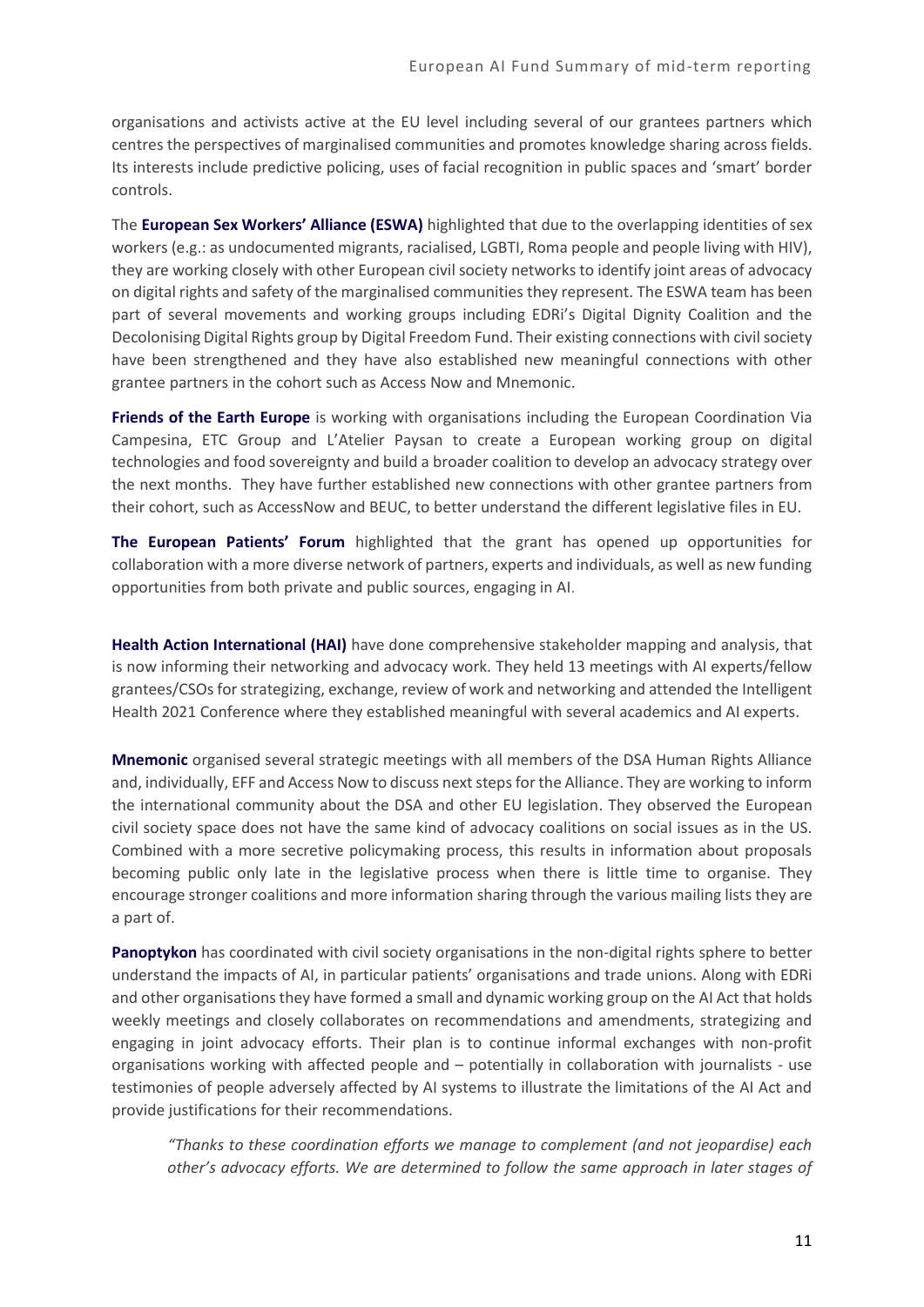*the project. It is our plan to invest even more time in building connections with other organisations in the AI Fund cohort and beyond".*

**PICUM** reported that their goal is not to replicate the expertise of others but to bring their perspectives from working with undocumented migrants, and to make relevant links within debates that are often approached as deeply technical with insufficient attention to their human impact. PICUM had relationships with some of the grantees and various experts before the beginning of the grant but have extended and deepened these during the past year. The publication of the Artificial Intelligence Act created the opportunity  $-$  and necessity  $-$  to step up advocacy around a specific agenda.

*"Any achievements on the policy level were obtained through the collective work of many organisations, and in this sense reflect achievements in collaboration and relationshipbuilding".* 

**Glitch** have made several important connections across the policy and advocacy landscape including joining coalition working calls, collaborating on panel talks and joining intel calls. They also report an increase in their ability to engage with AI topics.

*"This has also been supported by the European AI Fund learning network calls, whereby we learnt a huge amount about policy work in the EU and some really practical ways to approach it".*

## CIVIL SOCIETY ORGANISATIONS ARE MORE VISIBLE IN EUROPE

Most of the organisations we support report their visibility has increased due to collaborations with other grantee partners in their cohort, or to the increase in their capacity to advocate on the national or European level. Some find they are now being approached for opinion pieces and advice, rather than having to fight for their voices to be heard.

## Examples

EDRi and its member organisation Access Now are frequently mentioned as key players with significant influence. Access Now's Europe Policy and Advocacy Director Fanny Hidvegi was selected as a member of Politico Tech 28 class of 2022 as a recognition of their team in Brussels. "Since taking charge of Access Now in 2016, Fanny Hidvegi has honed the NGO into one of the most effective digital rights outfits in town".

**EDRI** highlighted that as a direct result of their advocacy and coalition building activity, the European Commission included a provision (Article 5) into the proposed AI Act. Article 5 now outlines a series of prohibited practices, aligning with many of their demands, including notably a ban on social scoring on biometrics mass surveillance practices. The recognition, at the highest levels of the European Commission, as well as in the text, that some uses are simply "unacceptable" is a notable step. The European Commission has listened and taken the time to send detailed answers to their open letters. A member of Commissioner Vestager's cabinet noted the increase of civil society influence over the proposal, remarking on NGOs' impact on the proposal by stating: "I would not have imagined this a